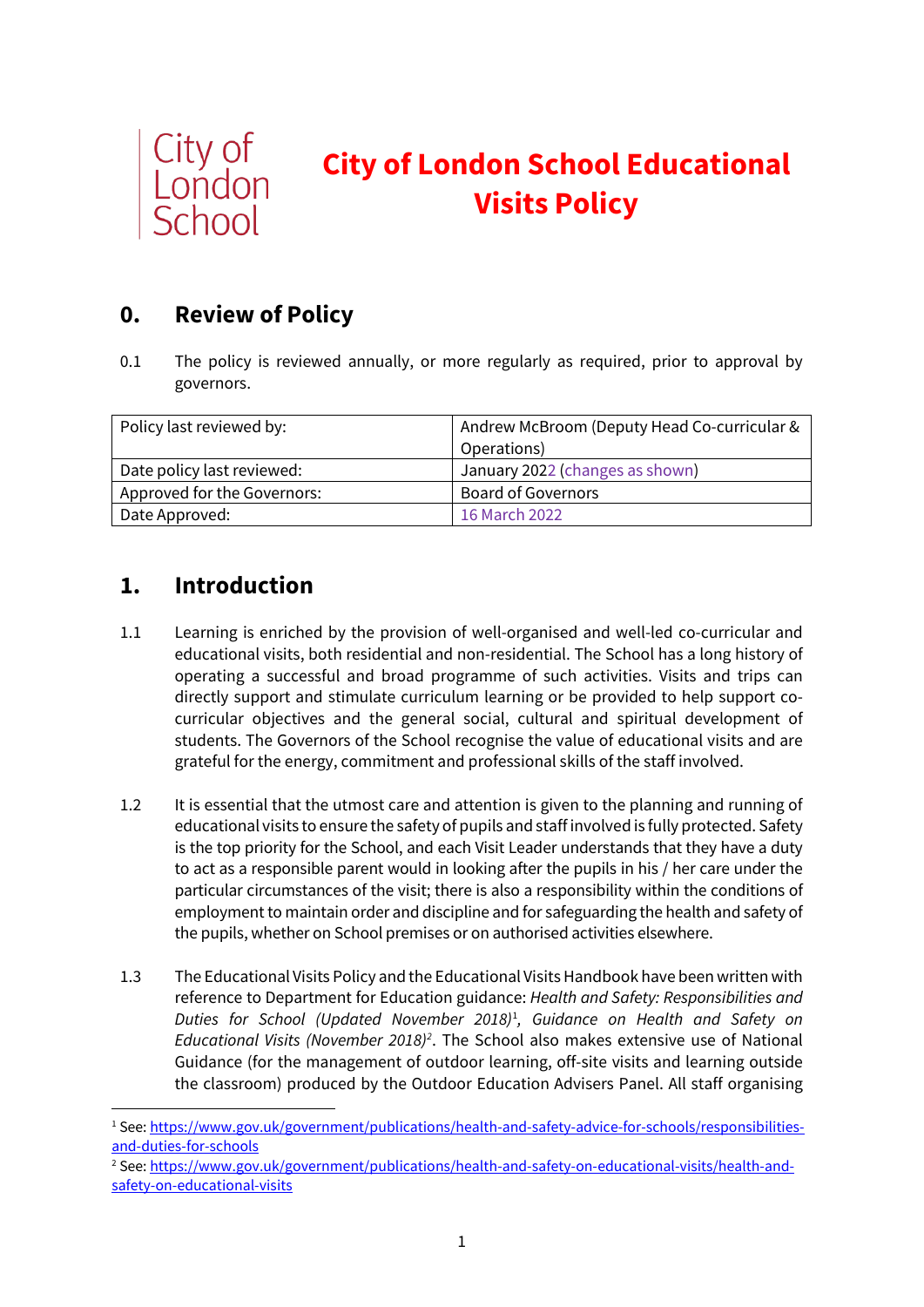and running trips, particularly those which carry a higher-level of risk are encouraged to use the National Guidance Websit[e www.oeapng.info.](http://www.oeapng.info/)

- 1.4 This policy should be read in conjunction with:
	- Safeguarding and Child Protection Policy
	- Health and Safety Policy
	- First Aid Policy
	- Medicines and Medical Conditions Policy
	- Risk Assessment Policy
- 1.5 This policy has regard to Part 3 (Welfare, health and safety of pupils), Paragraph 16 (Risk Assessment) and Part 4 (Suitability of staff, supply staff, and proprietors) of the Independent School Standards Regulations.

# **2. Roles and Responsibilities**

#### 2.1 **Governors**

Governors have oversight of the Educational Visits Policy, procedures and implementation as part of their overview of Health and Safety.

Further information on the role of the Governors can be found at: <http://oeapng.info/downloads/all-documents/> (National Guidance 3.4f).

#### 2.2 **The Head**

The Head delegates some of the responsibilities for educational visits to the Educational Visits Co-ordinator (EVC)<sup>[3](#page-1-0)</sup>.

No educational visit can take place without the preliminary approval of the Head.

The Head has the following principal functions. To:

- Ensure that arrangements are in place for informing the governing body about visits
- Ensure that the governing body has approved the Educational Visits Policy and receives reports on visits as appropriate
- Ensure that visit arrangements and outcomes are evaluated to inform future visits and staff training needs
- Arrange for the reporting of accidents and incidents as required. Records of these should be reviewed regularly, and the information used to inform future visits
- Ensure that proper support systems are in place to cope with incidents, emergencies and critical incidents, including the means of contacting the relevant parties in the event of an emergency
- Provide a rich and varied programme of opportunities for young people to learn outside the classroom. The programme of visits should be structured and progressive to gradually develop young people's confidence, independence and responsibility

<span id="page-1-0"></span><sup>&</sup>lt;sup>3</sup> This role is currently performed by the Deputy Head (Co-curricular & Operations).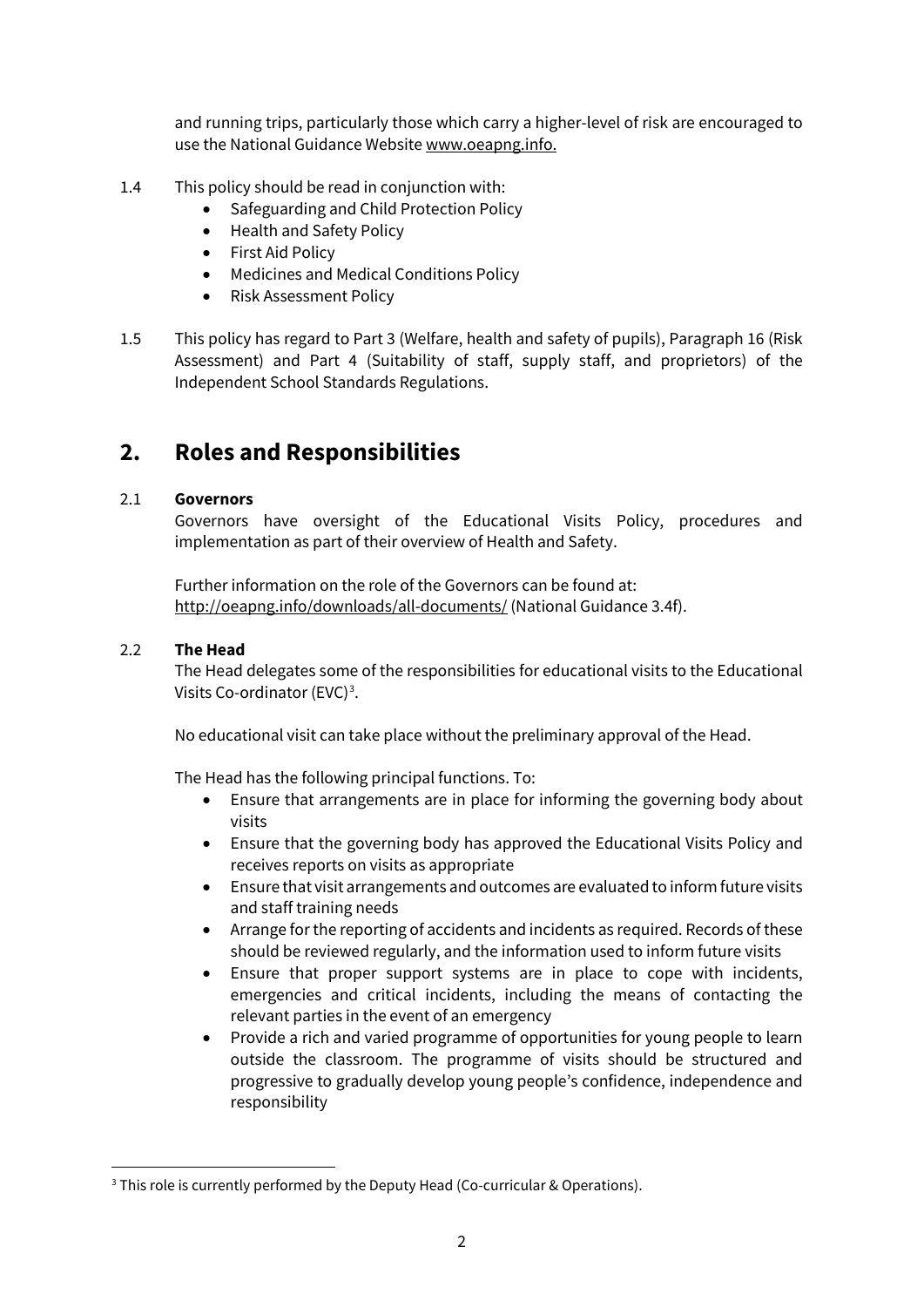- Make sufficient time and resources available for the EVC to arrange induction and training of staff and volunteers. This should include opportunities for staff to develop competence in dynamic risk management by assisting more experienced colleagues on a range of educational visits and by attending relevant training courses
- Check that the EVC has designated an appropriately competent visit leader who will meet the employer's criteria for ensuring the best interests of the pupils. The Head should make a judgement on a member of staff's competence and suitability to lead a visit. It should be borne in mind that discipline on an educational visit may have to be stricter than in the School
- Ensure that appropriate provider assurances are in place
- Check that the visit leader or another leader is familiar with the location where the activity will take place
- Ensure that the educational objectives of a visit are fully inclusive, are set out in the pre-visit documentation, and are made known to all relevant parties
- Ensure that charging procedures for visits are implemented and comply with the establishment policy and legal requirements
- Ensure that the visit emergency contacts are part of the critical incident team and are clear about their roles
- Ensure GDPR compliance
- Ensure that an incident management contingency plan is in place for each visit and that all responsible adults are fully conversant with its content

Further information on the role of the Head can be found at: <http://oeapng.info/downloads/all-documents/> (National Guidance 3.4g)

#### 2.3 **The Educational Visits Co-ordinator**

The Educational Visits Co-ordinator has the following principal functions. To:

- Promote an understanding of how outdoor learning, off-site visits and Learning Outside the Classroom can support a wide range of outcomes for pupils, and raise achievement
- Liaise with the Governors over all matters relating to educational visits
- Ensure that all activities and visits meet guidance requirements
- Ensure that all staff have access to an appropriate level of training to ensure that educational visits procedures are properly understood
- Maintain the Educational Visits Policy and Handbook
- Support the Head with approval of visits and other decisions
- Support the Head in ensuring that all members of visit leadership teams are competent
- Monitor Visit Leaders' planning, and sample monitoring of visits
- Organise the training of members of visit leadership teams
- Ensure that where the visit leadership team includes someone with a close relationship to a group member, there are adequate safeguards to ensure that this will not compromise group management
- Ensure that DBS checks are in place as required
- Ensure that the School's policy and handbook provides sufficient guidance to Visit Leaders about information for parents and parental consent
- Check that there are 24/7 School emergency contacts for each and every visit and that emergency procedures are in place
- Ensure that medical and first aid issues are addressed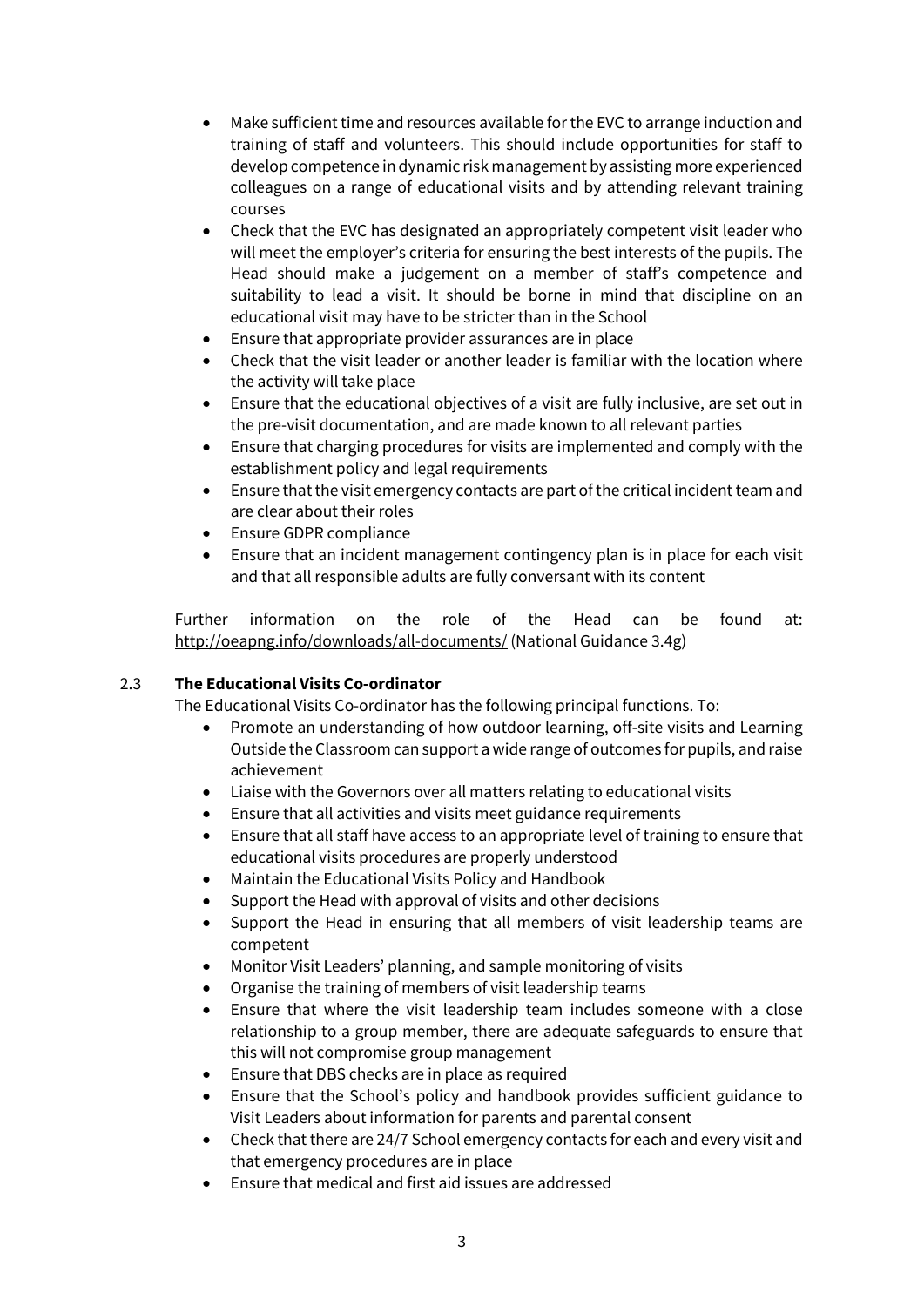- Ensure that emergency arrangements include Emergency Contact access to all relevant records, including medical and next of kin information for all members of the party, including staff
- Ensure that individual activities and visits are reviewed and evaluated and that this process includes reporting of accidents and incidents, complying with Employer requirements and Reporting Injuries, Diseases and Dangerous Occurrences Regulations (RIDDOR)
- Ensure that policies and procedures are reviewed regularly. A review should follow any serious incident or systems failure. Risk management documentation must be updated if necessary
- Ensure that there is a School procedure for recording "near accidents/near misses", including any resulting learning points and action.
- Keep a record of all educational visits
- Ensure all key staff have access to the final arrangements for all educational visits on Evolve
- Ensure GDPR compliance
- Ensure that an incident management contingency plan is in place for each visit and that all responsible adults are fully conversant with its content.

Further information on the role of the EVC can be found at: <http://oeapng.info/downloads/all-documents/> (National Guidance 3.4j)

#### 2.4 **The Visit Leader**

The Visit Leader has the overall responsibility for supervision and conduct of each visit. To ensure accountability and to avoid potential confusion, there is a single Visit Leader for each visit.

The Visit Leader's primary responsibilities are as follows. To:

- Liaise with the Educational Visits Co-ordinator (EVC)
- Be formally approved to carry out the visit
- Be specifically competent
- Plan and prepare for the visit, taking a lead on risk management
- Define the roles and responsibilities of other staff (and young people) to ensure effective supervision, appointing a deputy wherever possible
- Ensure that child protection issues are addressed (e.g. good safeguarding practice is followed, and adults are appropriately vetted and checked)
- Provide relevant information to supporting staff, including about the nature and location of the visit and about the participants (age, health information, capabilities, special needs, safeguarding and behavioural issues)
- Ensure that informed parental consent has been obtained as necessary
- Provide relevant information to parents and pupils, and arrange pre-visit information meetings where appropriate
- Make sure there is access to first aid at an appropriate level
- Ensure the activity/visit is effectively supervised. Ensure that all staff and any third-party providers have access to emergency contact and emergency procedure details
- Evaluate all aspects of the visit, both during and after the event
- Report any accidents, incidents or near misses
- When working with third-party activity providers it is imperative to avoid 'grey areas', so there should be a clear handover before and after any activity led by a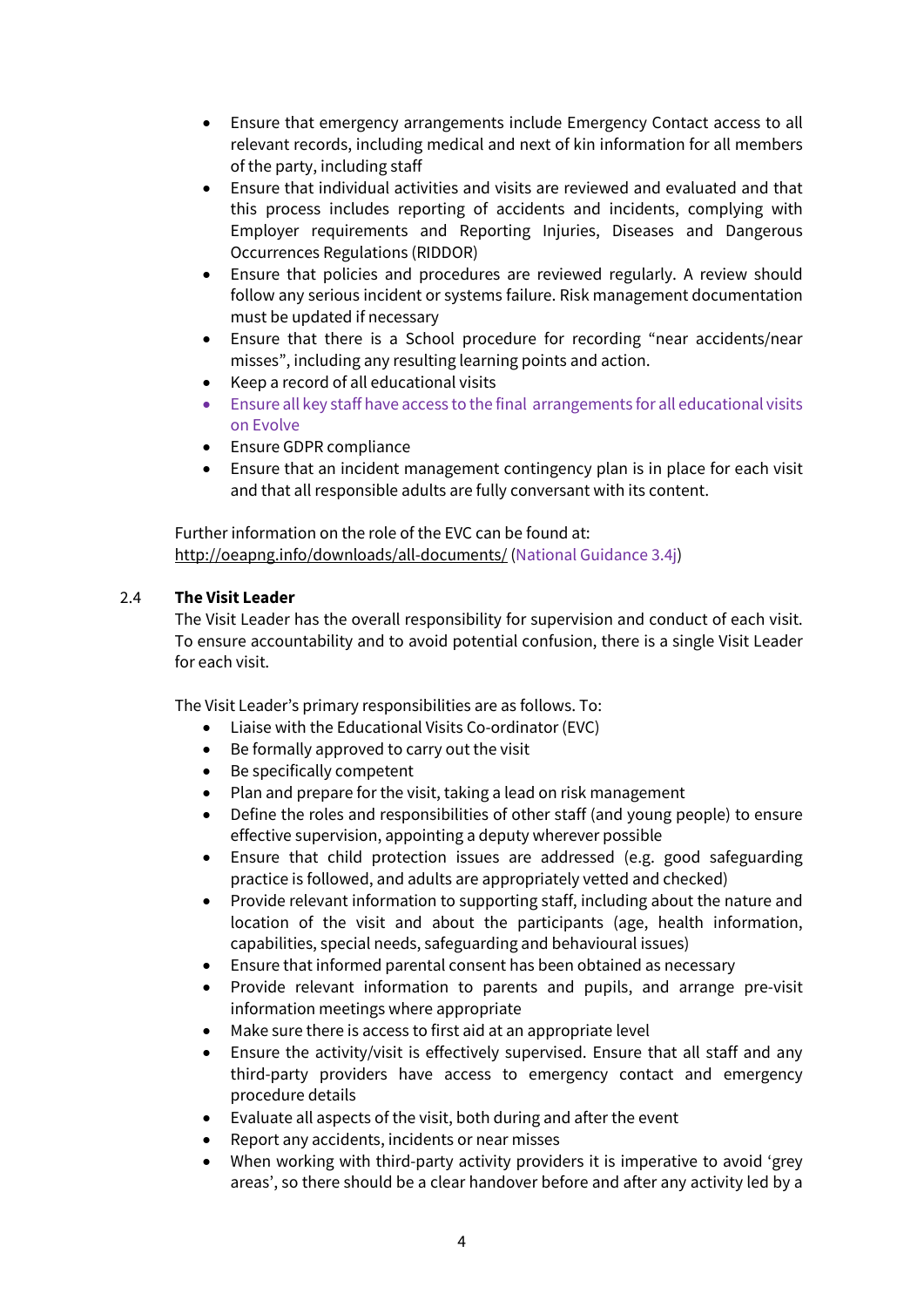provider. Should a provider run an activity in a way that causes concern, the accompanying staff should consider stopping the activity at the first appropriate moment. Such an intervention should be done with sensitivity and discretion to ensure that it does not result in young people being put at greater risk.

• Ensure GDPR compliance

Further information on the role of the EVC can be found at: <http://oeapng.info/downloads/all-documents/> (National Guidance 3.4k)

### **3. Procedural Requirements**

- 3.1 An Educational Visits Handbook is maintained which details all the key procedures relating to the running of educational visits. This is available to staff on Evolve.
- 3.2 The Educational Visits Handbook covers the following areas:
	- Outline and Final Approval
	- Parental Consent
	- Ratios
	- Information for Parents
	- Information for the EVC, Staff and Reception
	- Risk Assessments
	- Medical Issues
	- Hazardous Activities
	- Safeguarding
	- Transport
	- Researching Providers, Facilities and Venues
	- Further Guidance for Residential Trips
	- Further Guidance for Overseas Trips
	- Critical Incidents
	- Insurance and Finance
	- Data Protection

### **4. Monitoring and Evaluation**

- 4.1 The School understands the need to monitor all aspects of the educational visits process in order to:
	- Enable the School to celebrate success and share good practice
	- Help identify areas to improve and CPD requirements
	- Help to ensure high quality learning experiences
	- Help to keep young people safe

The EVC has the primary responsibility for the monitoring of educational visits and reviews the arrangements for **all** visits. This supports the role of the Head in facilitating Educational Visits within the school.

A record is kept of the relevant paperwork for **all** educational visits and be can be found on Evolve.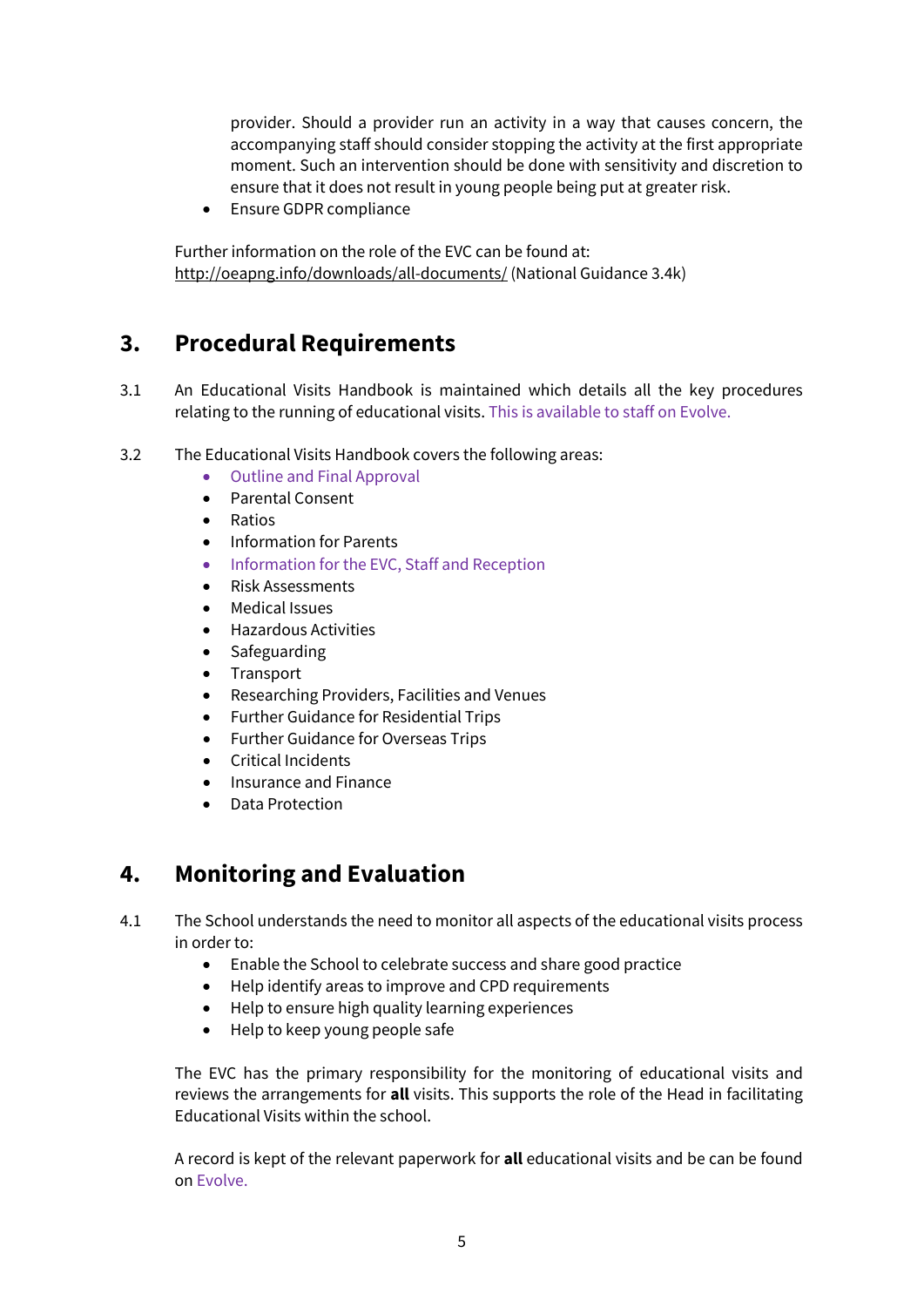4.2 Evaluation after an educational visit is an important aid to planning future visits and, for more complex visits, the EVC will ask the Visit Leader to complete a post-visit report. One must always be completed if an incident occurred that could have had severe consequences to the welfare of any participant or staff member, and any failure of the services offered by a provider.

The standard School accident report from must be submitted via the intranet to the Health and Safety Officer for an accident that resulted, or could have resulted, in serious injury. Further information on an Accident Reporting may be found in the Health and Safety Policy.

### **5. Training and Competence**

5.1 The EVC must have an appropriate level of experience and training to discharge the principal functions of the role. The recommended deliverer of this training is the Outdoor Education Advisers Panel.

Further information on leader competence can be found at: <http://oeapng.info/downloads/all-documents/> (National Guidance 3.2d)

5.2 The key requirements for Visit Leaders are that they must be accountable, confident and competent to lead the visit/activity, not that they hold a particular post, title or job description.

Being confident includes leaders having the ability to take charge of a situation while being aware of, and understanding, their abilities, as well as their limitations.

Being competent means that the leader has demonstrated the ability to operate effectively, and has sufficient relevant experience and knowledge of the activities, the group, and the environments in which the visit will take place. Competence is a combination of skills, knowledge, awareness, judgement, training and experience. It is not necessarily related to age or position within the School. It is situational – a leader who is competent in one activity or environment may not be so in another, and it involves breadth as well as depth. Relevant experience is not necessarily gained by repeating the same thing several times, but by experiencing a range of different activities and environments.

5.3 Training on educational visits forms part of the staff induction process. Regular updates are provided for staff on educational visits procedures and an Educational Visits Handbook is available on Evolve. The Educational Visits Coordinator provides one-to-one training for staff new to leading visits at CLS. An appropriate level of training is required for those leading or participating in visits involving potentially hazardous activities. As part of their CPD, staff are encouraged to take advantage of specialist training courses that are available.

### **6. Risk Management**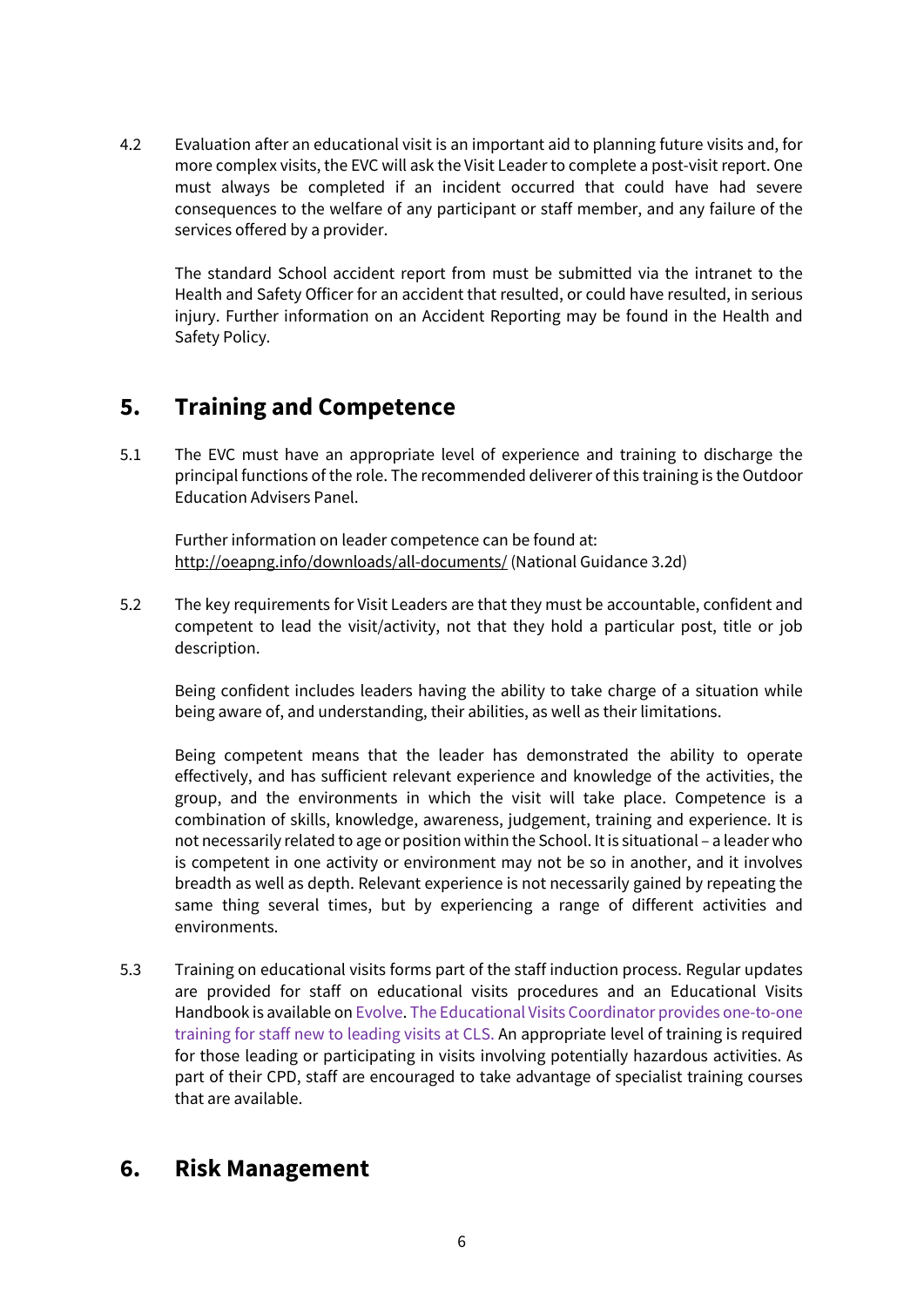- 6.1 The School recognises that risk management in the context of educational visits is a twostage process:
	- 1. The identification of the potential benefits to be gained from an activity, along with any risks to the health and safety of those involved.
	- 2. The implementation of a plan to best realise these benefits, using professional judgements to ensure that the level of risk does not exceed that which can be justified by the benefits
- 6.2 Most human activity involves benefits and risks. It is impossible to have all the benefits without the risks. Risk can only be eliminated by stopping the activity, but then all the benefits are lost. This is recognised by both the Health and Safety Executive (HSE) and the Department for Education (DfE).
- 6.3 It is a requirement that the Visit Leader carries out a Risk Assessment for every educational visit.

Further information on risk assessments can be found at: <http://oeapng.info/downloads/all-documents/> (National Guidance 4.3 c/f/g)

- 6.4 The following principles underpin all risk assessments:
	- Risk assessment documentation considers the nature of the specific group and the particular venue(s) to which they will be taken. It also addresses the 'SAGE' variables (Staff, Activity, Group, Environment)
	- All those involved in the visit understand the risk assessment as much as they need to, particularly their role and responsibilities within it and what they need to do
	- What is recorded happens in practice
- 6.5 There must also be on-going risk assessment by Visit Leaders and staff as the visit progresses and as circumstances require. On expeditions and visits which involve any hazardous activity, Visit Leaders and staff should always have and be prepared to revert to a 'Plan B'.
- 6.6 Generic risk assessments are available and may be helpful (though they must be adapted to the specific visit).

# **7. Assessing Venues and Providers**

7.1 Visit Leaders have a responsibility to thoroughly research the suitability of venues and check that facilities and third-party provision meet the group's needs and expectations.

#### 7.2 **Researching Providers**

Visit Leaders are encouraged to take advantage of nationally accredited provider assurance schemes. Examples of such schemes include:

• Learning Outside the Classroom (LOtC) Quality Badge (covers both quality and safety of all activities offered).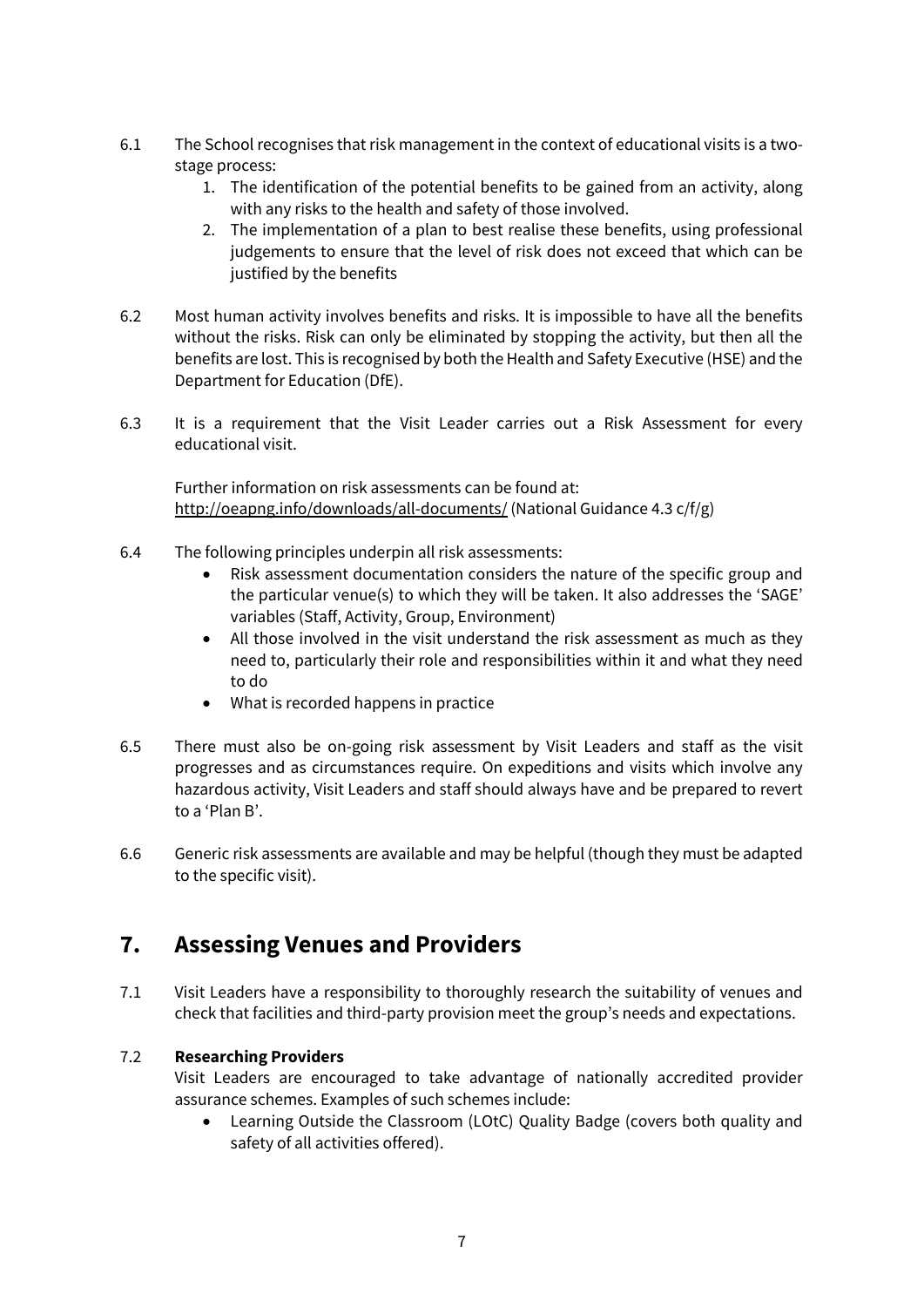- Adventure Activities Licensing Authority (AALA) licence (this statutory scheme covers only safety management).
- Adventuremark (covers only safety).
- National Governing Body centre approval schemes (applicable where the only provision is a single, specialist activity).
- 7.3 If an organisation does not hold a LOtC Quality badge, the following will be considered in making a judgement if they are an appropriate organisation to use. These are detailed in the *Guidance on Health and Safety on Educational Visits (November 2018)* and include checking:
	- their insurance
	- that they meet legal requirements
	- their health and safety and emergency policies
	- their risk assessments
	- control measures
	- their use of vehicles
	- staff competence
	- safeguarding
	- accommodation
	- any sub-contracting arrangements they have
	- that they have a licence where needed

Further guidance on assessing the suitability of a Provider is in the Educational Visits Handbook.

The EVC will require a copy of the 'Activity Provider – Provider Statement' before authorising the trip. This can be found at [https://oeapng.info/downloads/all](https://oeapng.info/downloads/all-documents/)[documents/](https://oeapng.info/downloads/all-documents/) (National Guidance 8p)

#### 7.4 **Researching Facilities or Venues**

Where reasonably practical Visit Leaders should carry out a preliminary visit to any unfamiliar facility or venue, including those used by a provider. The cost of this can be built into the pricing of the visit.

Where a preliminary visit is not reasonably practicable, the Visit Leader should consider how they can gather sufficient information to make an adequate assessment of the venue, facilities or provider. In the absence of first-hand observations and credible assurances as set out above, they should seek information from reliable sources such as:

- The EVC
- Colleagues
- Similar groups that have recently visited the venue or used the facility/provider
- Reputable organisations such as tourist boards
- Expedition Providers Association (EPA)

### **8. Inclusion**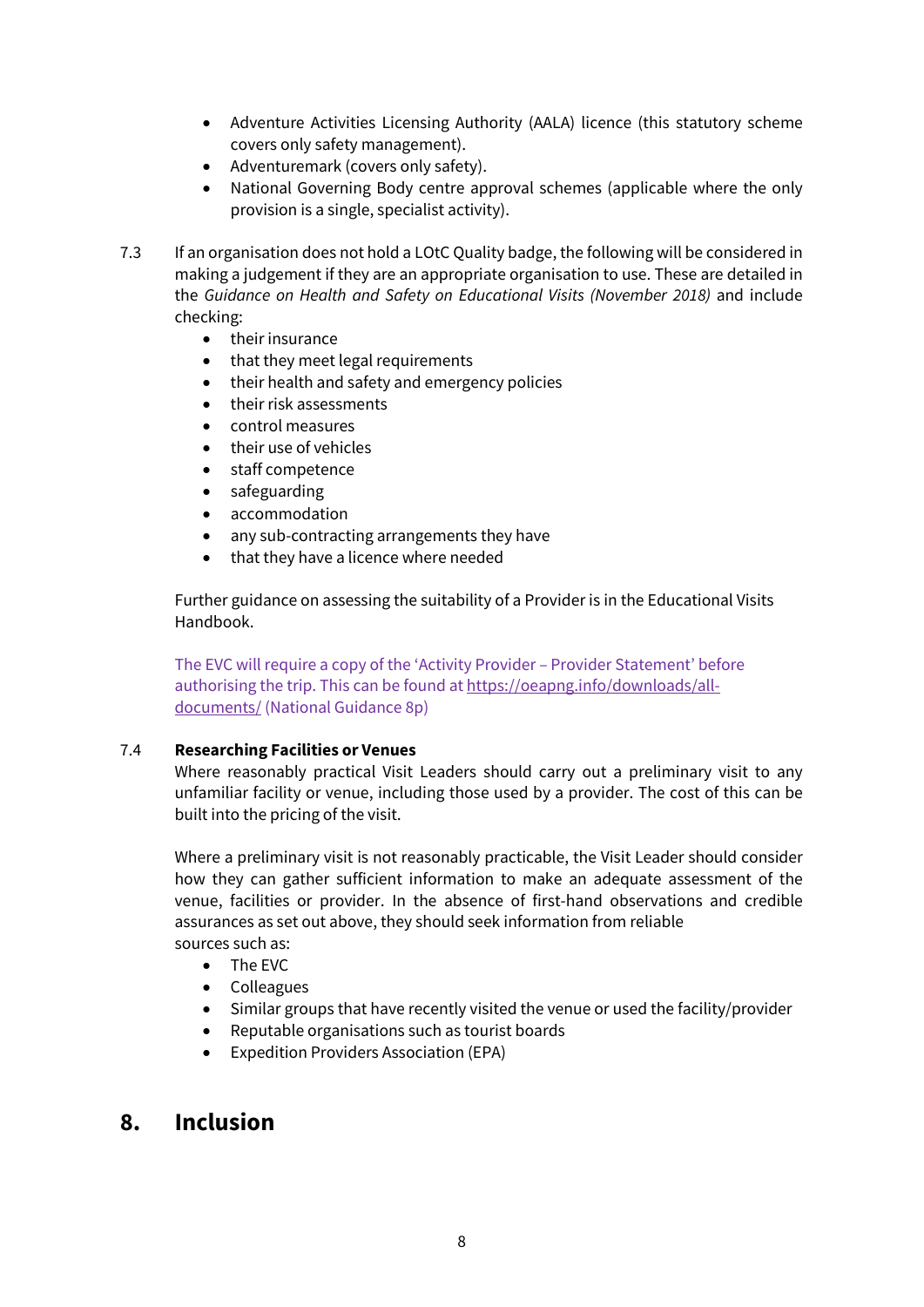- 8.1 The Equality Act 2010 states that the responsible body of a school or, for other provision, the service provider, must not discriminate against, harass or victimise a pupil or young person because of one of the protected characteristics (disability; gender reassignment; pregnancy and maternity; race; religion or belief; sex; sexual orientation) in the way that it provides (or not) a benefit, facility or service. There is a duty to make reasonable adjustments. Activities should be available and accessible to all, irrespective of special educational or medical needs or protected characteristics. Risk Assessments for residential educational visits include specific reference to inclusion for transgender pupils.
- 8.2 The School undertakes, when a visit or activity is being planned, to take all reasonably practicable measures which must be taken to include all young people. Every reasonable effort is made to find a venue and activities that are both suitable and accessible and that enable the whole group to participate fully and be actively involved.

### **9. Safeguarding**

- 9.1 All staff have a responsibility to safeguard and promote the welfare of pupils during educational visits. Further guidance regarding safeguarding is in the Educational Visits Handbook.
- 9.2 This policy should be read in conjunction with the School's Safeguarding and Child Protection Policy. Every educational visit must operate within the statutory protocols detailed in Keeping Children Safe in Education (September 2021).

#### 9.3 **Vetting Suitability**

The suitability of all volunteers (including parents) must be vetted following all the relevant procedures required by the School's HR Manager and stipulated in Keeping Children Safe in Education (September 2021).

Anyone on an educational visit who engages in regulated activity with pupils must have undergone an enhanced DBS check, with barred list check.

Visit Leaders must always consult with the HR Manager about the need for an enhanced DBS check for volunteers. The Visit Leader must provide specific information to the HR Manager regarding the roles and detailed responsibilities of volunteers.

#### 9.4 **Exchange Visits**

#### *In the UK*

In arranging for children from other schools (including those abroad) to stay with a host 'City of London School' family, the School understands that it is considered to be the regulated activity provider and should consider the suitability of the adults in the respective families who will be responsible for the visiting child during the stay.

The School undertakes to draw on available evidence to make an assessment of the suitability of the adults in those families who will be responsible for the visiting child during the stay. This always includes obtaining an enhanced DBS check with barred list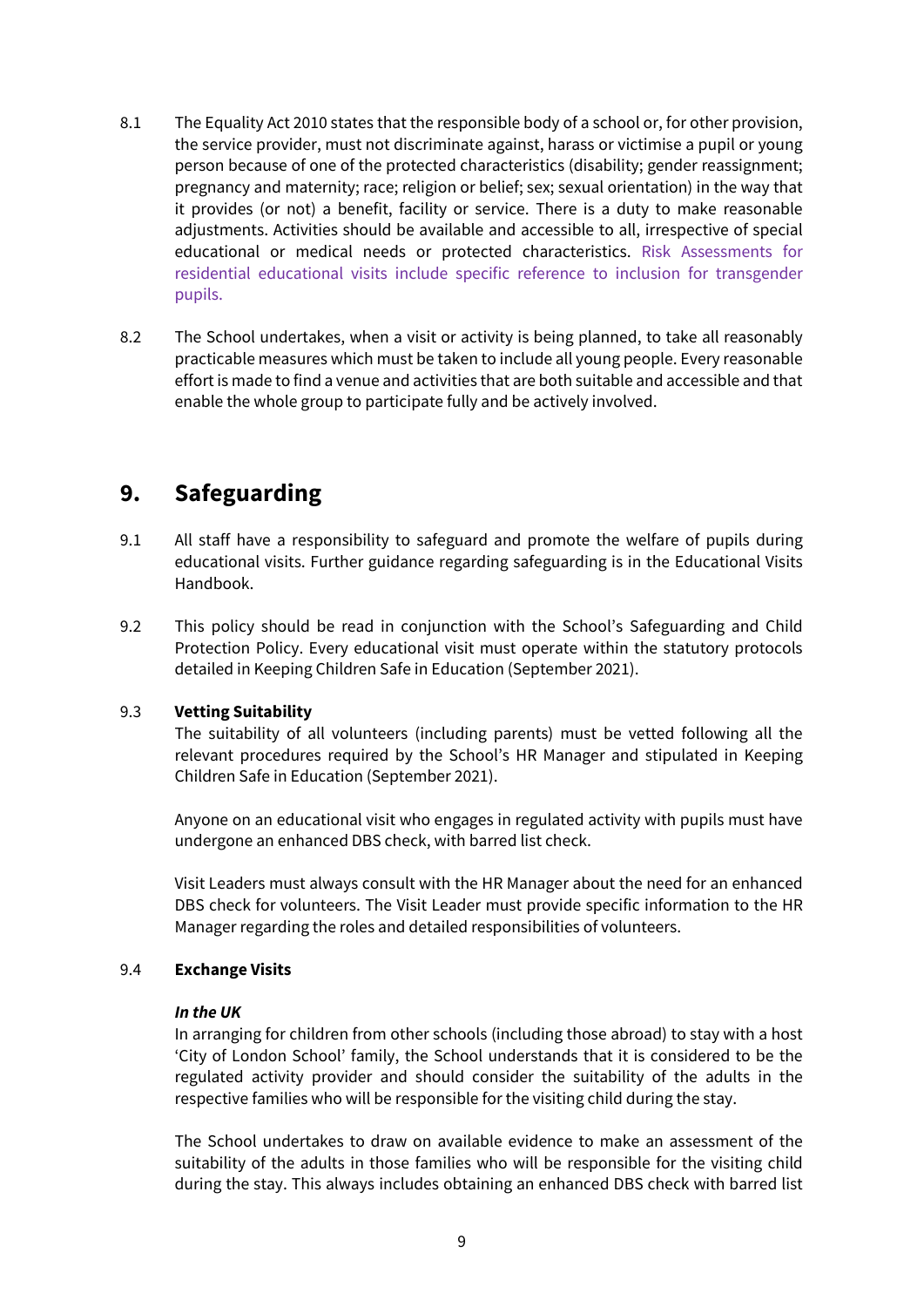information for (where appropriate) both parents. Further information on the arrangements for homestays can be found in Appendix 1: Guidance for Homestays.

#### *Overseas*

We are aware that when arranging for pupils to stay with families overseas the DBS cannot access criminal records held. Host families in other countries, therefore, cannot be checked in the same way by local authorities as schools and colleges in this country when children stay abroad. We undertake to work with partner schools and organisations abroad to ensure that similar assurances are undertaken prior to a visit. This includes contacting the relevant foreign embassy or High Commission of the country in question and finding out if similar checks can be done in that country.

On overseas trips which involve a homestay, pupils are not directly supervised by the Visit Leaders whilst they are with host families. Therefore, home stays require careful planning to ensure everyone involved is clear about both their responsibilities and the supervision arrangements. This planning should form part of the Risk Assessment

It is essential that all parties (particularly parents) involved fully understand the management and supervision arrangements and are clear about who is responsible for what and when. Pupils must be appropriately supervised throughout, and parents must be able to give, or withhold, consent based on a clear understanding of how the visit will be managed.

Further guidance is provided in the Educational Visits Handbook, including a comprehensive checklist for Visit Leaders.

### **10. Medical Issues**

- 10.1 On all trips the Visit Leader and staff carry a copy of relevant medical details. For ALL trips the Visit Leader is expected to liaise with the School Nurse to discuss the specific medical needs of the group.
- 10.2 If required, the Visit Leader must ensure appropriate emergency medication is taken on the trip.

#### **Pupils cannot attend a visit of any kind without the appropriate emergency medication.**

Further information on medical issues can be found in the Medicine and Medical Conditions Policy.

- 10.3 For visits involving adventurous training and similar activities, at least one of the group's members should be a fully qualified first aider.
- 10.4 In giving consent for their child to take part in trips which require overseas travel or an overnight stay, take place over the weekend or during School holidays, or involve high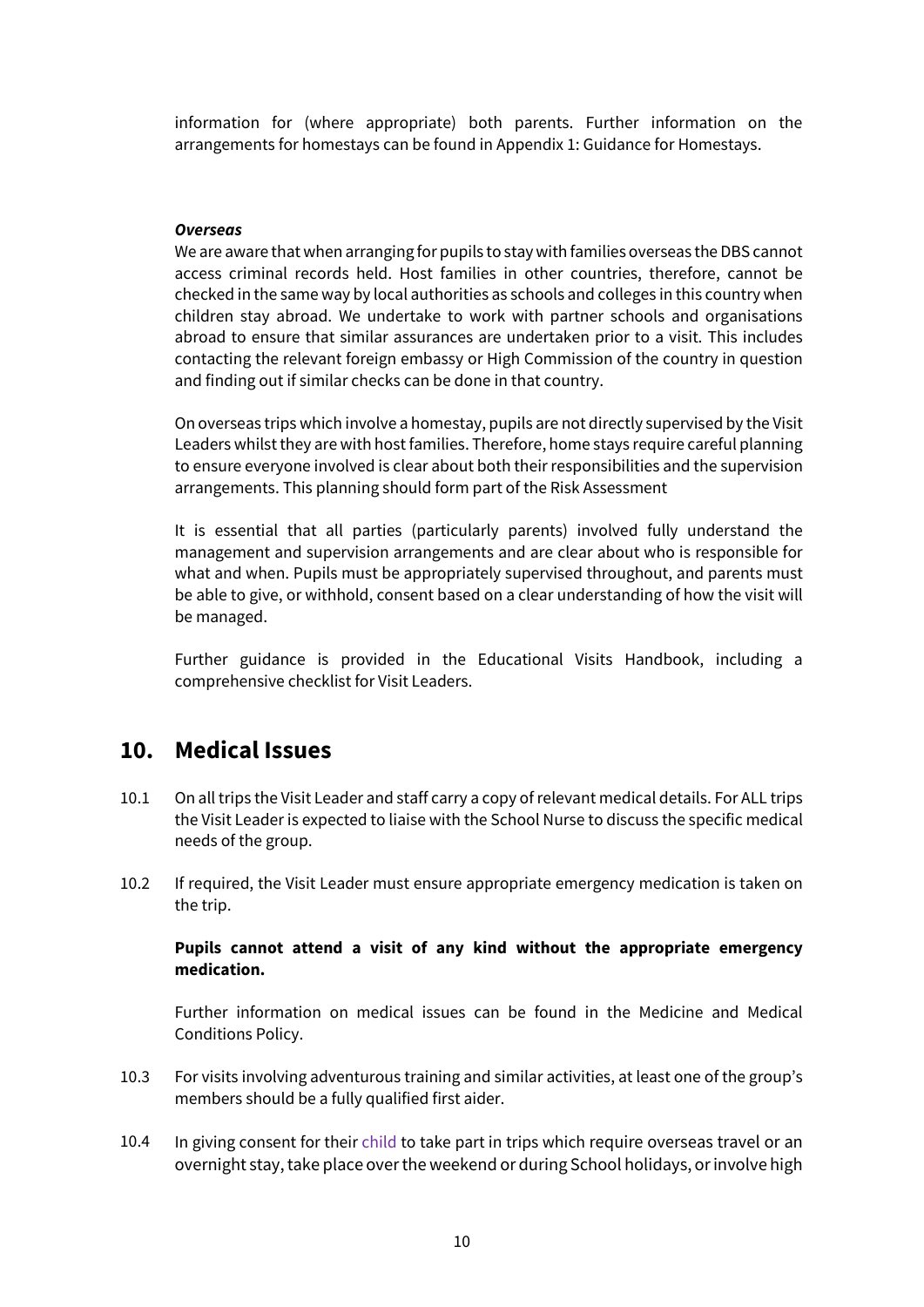risk or adventure activity parents are required to declare that the medical information they have supplied to the School Nurse is accurate and up-to-date and the teachers leading the trip may take a copy of this information with them. They also consent to their child receiving emergency medical treatment in the event that they cannot be contacted.

### **11. Emergency Procedures**

- 11.1 Critical incidents on educational visits are rare but they do happen. Minor incidents, whether accidents or other emergencies, are more common. Effective planning means that the likelihood of any of these is reduced, and that, when they do happen, their impact and consequences are minimised.
- 11.2 Deciding what to do in the event of an accident or emergency should form part of the planning and preparation of every educational visit. Detailed instructions of what to do if an incident, serious accident, or a fatality should occur during a visit forms part of the School's Critical Incident Plan and is in the Educational Visits Handbook
- 11.3 All staff are briefed to carry a copy of the Educational Visits Handbook and Annex K: 'Action To Be Taken By Staff on a Trip in the Event of a Critical Incident'.
- 11.4 As a matter of routine, the Nominated Contact, SMT, Head's EA and Reception all have key information, including contact phone numbers. In line with guidance, this information is not kept in only one place or only electronically.

# **12. Code of Conduct**

- 12.1 On all visits, pupils should be reminded of the basic requirements of safeguarding the safety of each other, courtesy and consideration towards member of the public and conduct that enhances the reputation of the School. As far as possible, normal School rules apply.
- 12.2 All pupils participating in visits should be aware of the Code of Conduct for Educational Visits. This can be found on the Trips and Visits section of the intranet.
- 12.3 Generic and specific consent forms require parents to acknowledge that they have read and understood the Code of Conduct for Educational Visits. For foreign visits parents are aware that in the unlikely event of a gross breach of the Code of Conduct, a pupil might be repatriated. This would be the decision of the Nominated Contact and the Senior Management Team and would be at the parent's expense.

### **13. Insurance**

- 13.1 The School's insurance policy provides group cover for all members of parties involved in trips. Details can be obtained from the Finance Office.
- 13.2 Trips involving hazardous activities may require separate insurance and this should be discussed by the Visit Leader with the Finance Office.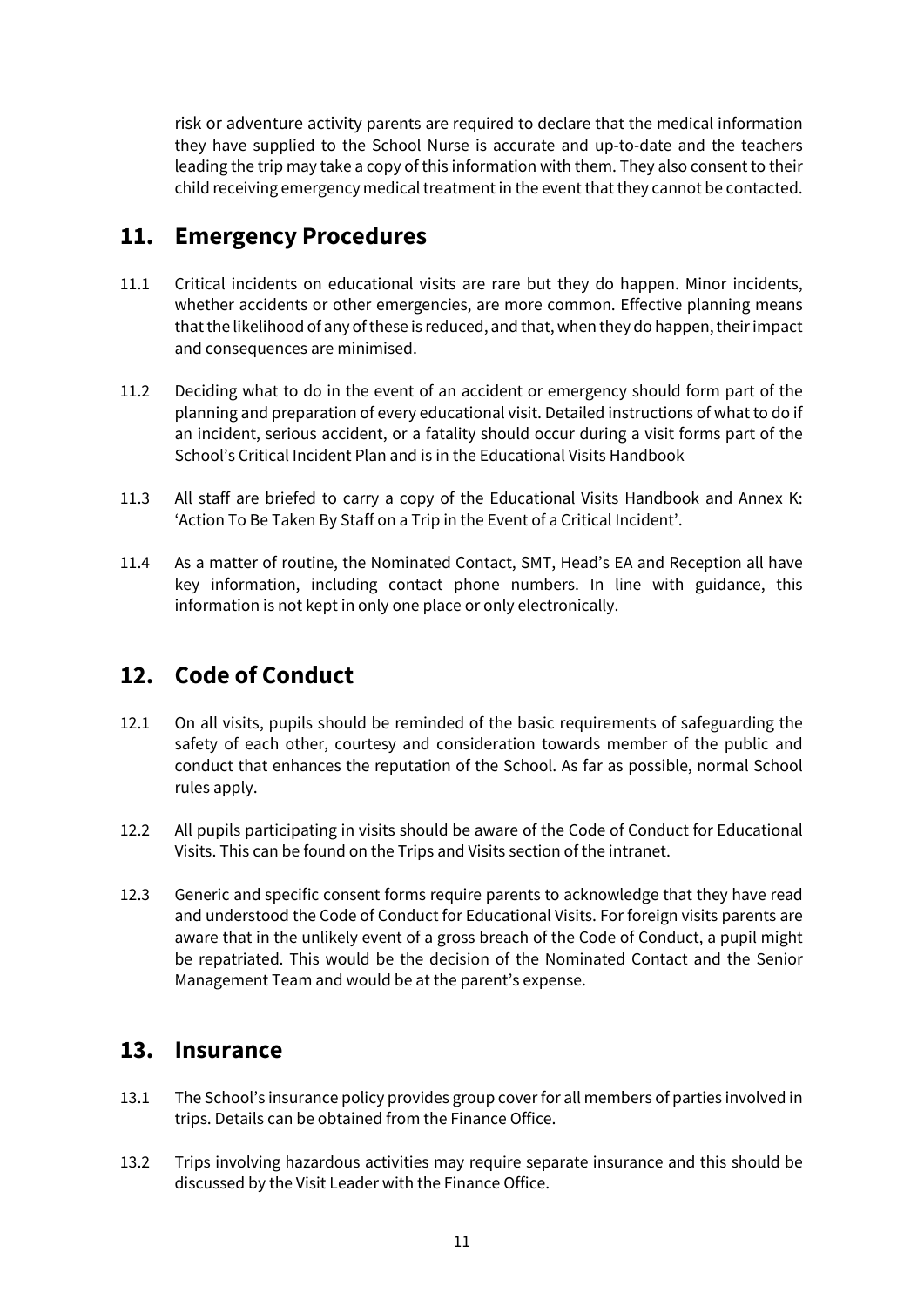# **14. Consent and Finance**

14.1 The School's Parent Contract (Terms and Conditions) states:

*Unless you notify us to the contrary, you consent to your child participating in a variety of educational visits. Educational visits which cost in excess of the amount stated in the Educational Visits Policy, require overseas travel or an overnight stay, take place over the weekend or during School holidays, or involve high risk or adventure activity will be subject to written consent to participate, which must, unless otherwise agreed, be signed by all those with parental responsibility. Your child will be subject to the School Rules during all educational visits. The costs of educational visits (including medical costs, taxis, air fares, and professional advice) incurred to protect your child's safety and welfare or to respond to breaches of discipline are supplemental charges.*

Parents may be charged up to £50<sup>[4](#page-11-0)</sup> for the costs of an Educational Visit without being required to provide additional consent.

14.2 The School's Parent Contract (Terms and Conditions) states:

*Unless you notify us to the contrary, you consent to your child travelling by public transport or by motor vehicle during school hours and at other times when your child is participating in activities organised by the School or on educational visits.* 

- 14.2 Visit Leaders should liaise carefully with the EVC and Bursar regarding the financing of all educational visits. For residential and overseas trips, the budget should be approved by the Bursar.
- 14.3 Where parents are required to make a payment for a visit, every effort should be made to keep the cost reasonable. However, it is expected that the cost of the trip should reflect the requirement for it to run safely and for there to be a contingency fund.
- 14.4 For residential and overseas trips contingency and other funds not spent should be returned to parents

# **15. Data Protection**

- 15.1 The Corporation of London and City of London School's data protection policies apply to all aspects relating to educational visits.
- 15.2 In light of the new GDPR legislation, which came into effect on 25 May 2018, staff are required, as part of the standard risk assessment process for educational visits, to evaluate the risks associated with the handling and sharing of data. The generic risk

<span id="page-11-0"></span><sup>4</sup> In 2020-21.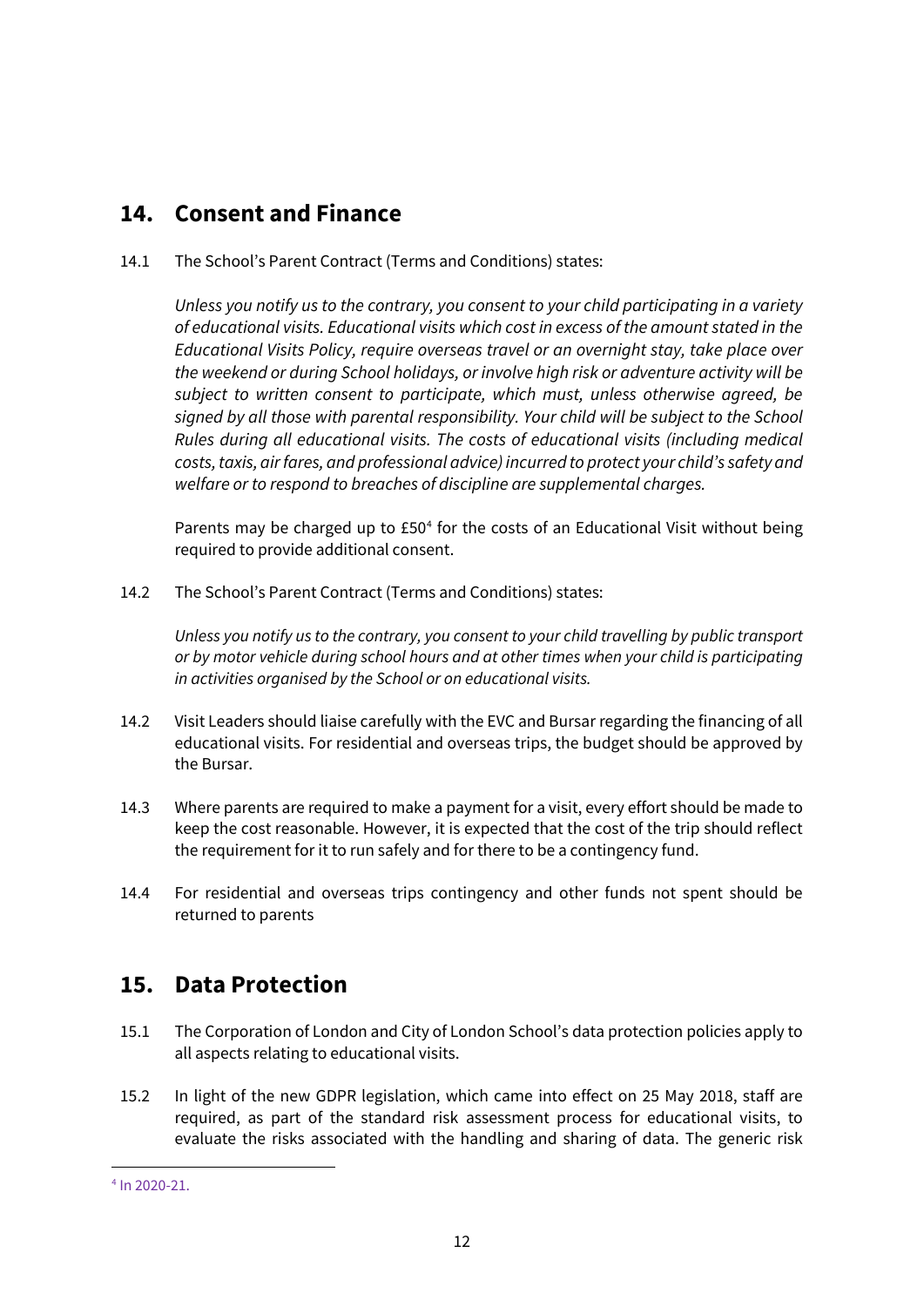assessment should be used. Visit Leaders and staff are required to be familiar with the guidelines provided in the generic risk assessment and Educational Visits Handbook. Staff are responsible for ensuring that all data is safely disposed of following a trip (for example, shredding paperwork and removing files carrying pupil/parent/staff information relating to the trip from devices).

15.3 Visit Leaders are not required to complete an additional GDPR risk assessment for each individual trip. However, if the data / information requirement for a trip exceeds simple contact/medical information, then a separate Date Protection Risk Assessment is likely; e.g. if there is a contract with a third-party who processes data on the School's behalf, sharing passport information with a travel agent et cetera. This can be found on the intranet.

Visit Leaders should consult the Educational Visits Coordinator and the Data Protection Coordinator for advice.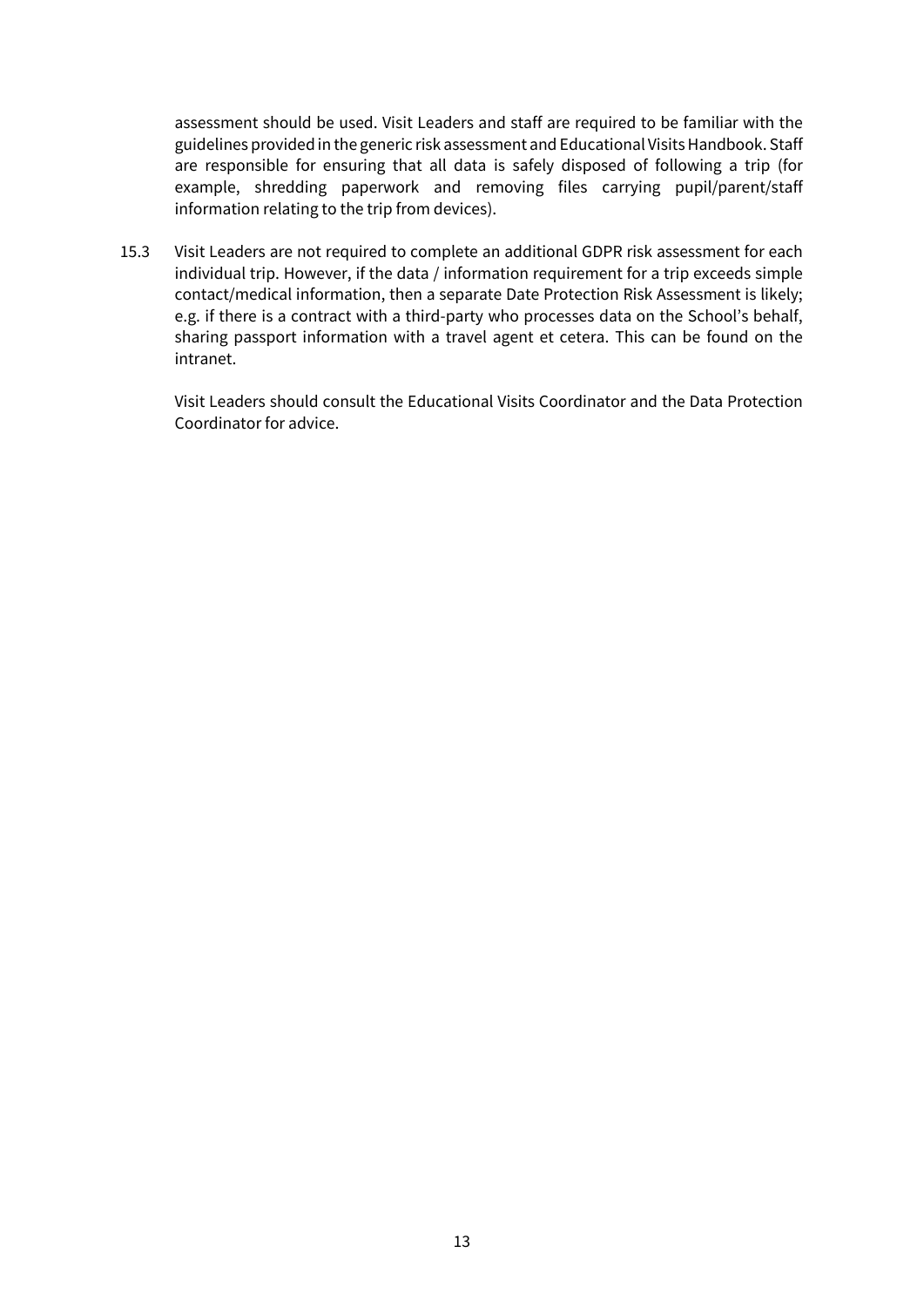# **Appendix 1: Guidance for Homestays (in the UK)**

#### 1.1 **Keeping Children Safe in Education (KCSIE)**

KCSIE (Annex E: Host Families) states:

*When a school or college arrange a homestay, it should consider what intelligence / information will best inform its assessment of the suitability of the adults in those families who will be responsible for the visiting child during the stay. It will be for the school or college to use their professional judgement to decide what it considers what will be relevant. However, to help inform that assessment, schools and colleges should obtain a DBS enhanced certificate with barred list information. This check will not only establish whether the adults are barred from engaging in regulated activity relating to children, but where criminal record information is disclosed it will also allow the school or college to consider, alongside all other intelligence that it has obtained, whether the adults would be a suitable host for a child. In addition to those engaging in regulated activity, schools and colleges are free to decide whether they consider it necessary to obtain a DBS enhanced certificate in respect of anyone aged 16 or over in the household where the child will be staying.*

#### 1.2 **Arranging Homestays**

- 1.2.1 Where the School is arranging a homestay, the School will obtain a DBS enhanced certificate with barred list information in order to establish whether the adults are barred from engaging in regulated activity relating to children and to consider, in cases where criminal record information is disclosed, alongside other intelligence obtained, whether the adult will be a suitable host for a child. The School will also consider whether it is necessary to obtain a DBS enhanced certificate in respect of others aged 16 and over in the household where the child will be staying.
- 1.2.2 When an exchange is advertised, parents will be alerted that we are required to make DBS checks on families in the UK who are hosting foreign exchange students. This will apply to any adults in the home with parental responsibility. Parents will be alerted that they will receive a communication from the HR department (which will include all relevant information) once participation in an exchange is confirmed. Parents will also be informed that having a disclosure on their DBS would not necessarily disbar them from acting as a host family, but we should be informed of this in advance. Where this is the case, the School would proceed on the basis of a risk assessment completed by the Senior Deputy Head and DSL and signed by the Head.
- 1.2.3 Once participation in an exchange is confirmed, parents will receive from the HR department a 'Language Exchange: Enhanced DBS Check Details Form' to complete. On receipt of this form the School will decide for whom it is necessary to obtain a DBS enhanced certificate. This will always include the adults in those families who will be responsible for the visiting child during the stay.
- 1.2.4 HR will inform the EVC and Visit Leader when clearance has been received for all those for whom it has been deemed necessary to obtain a DBS enhanced certificate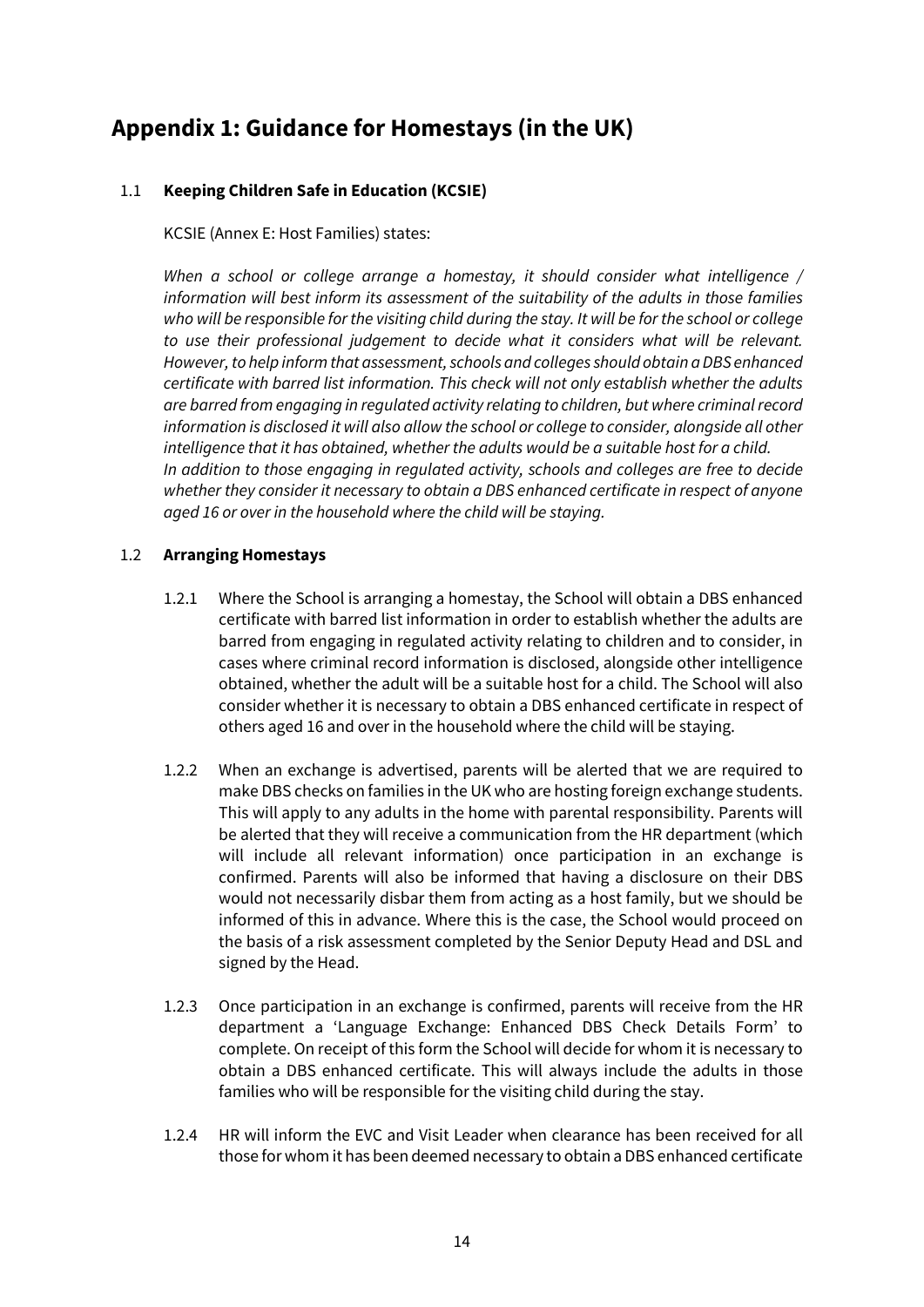with barred list information. If clearance has not been received in advance of the homestay it will be dealt with on the basis of a risk assessment.

#### 1.3 **Communication with parents**

The following standard wording is to be included in the initial letter to parents:

"In line with statutory guidance we are required to make Disclosure and Barring Service (DBS) checks on families in the UK who are hosting foreign exchange students. This would apply to any adults in the home with parental responsibility. Having a disclosure on your DBS would not necessarily disbar you from acting as a host family, but we should be informed of this in advance. If you have any queries, or need to disclose anything, please contact by phone or email either Chelsea Whightman, HR Officer [\(Chelsea](mailto:Chelsea%20.Whightman@cityoflondonschool.org.uk)  [.Whightman@cityoflondonschool.org.uk\)](mailto:Chelsea%20.Whightman@cityoflondonschool.org.uk) or Andrew McBroom, Deputy Head Co-curricular & Operations [\(ajvm@cityoflondonschool.org.uk\)](mailto:ajvm@cityoflondonschool.org.uk) for a **confidential** discussion. Nothing needs to be done at this stage – we will send all the relevant information once participation in the exchange is confirmed. We appreciate this is an additional administrative task, but we have no control over the requirements which are made on us by government guidelines. Without completing this process, the exchange would not be able to take place, and we hope that by making it relatively straightforward no-one will be deterred from taking part."